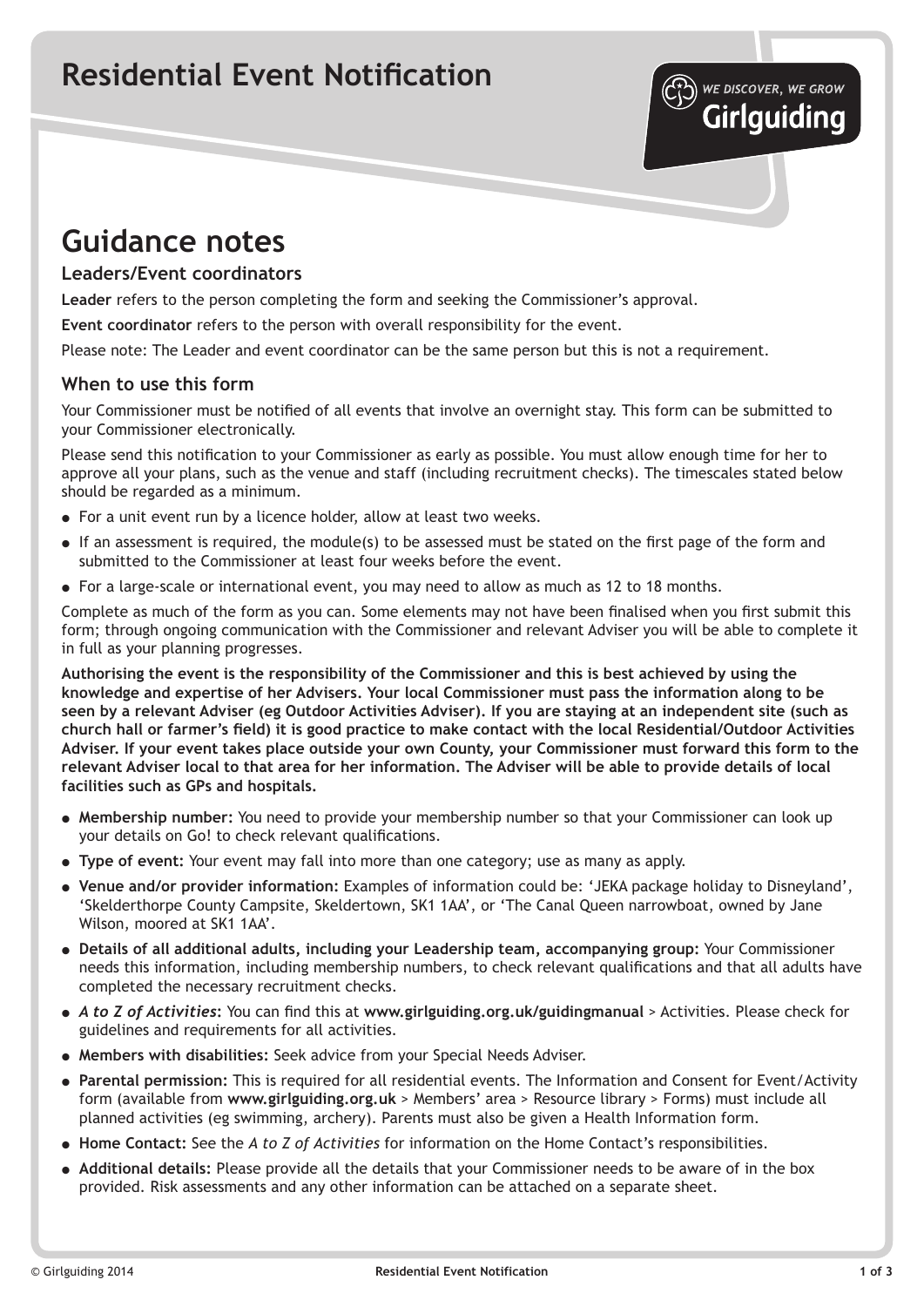| Name of event                                                                                                                                                                     |                                                                                                                                                                                             |                                                                                                                                                                                                                                                                                                                                                                                                                                      |
|-----------------------------------------------------------------------------------------------------------------------------------------------------------------------------------|---------------------------------------------------------------------------------------------------------------------------------------------------------------------------------------------|--------------------------------------------------------------------------------------------------------------------------------------------------------------------------------------------------------------------------------------------------------------------------------------------------------------------------------------------------------------------------------------------------------------------------------------|
| <b>Leader details</b>                                                                                                                                                             |                                                                                                                                                                                             | Event coordinator details (if different from left)                                                                                                                                                                                                                                                                                                                                                                                   |
|                                                                                                                                                                                   |                                                                                                                                                                                             | First name(s) expression and the set of the set of the set of the set of the set of the set of the set of the set of the set of the set of the set of the set of the set of the set of the set of the set of the set of the se                                                                                                                                                                                                       |
|                                                                                                                                                                                   |                                                                                                                                                                                             | Surname experience and the series of the series of the series of the series of the series of the series of the                                                                                                                                                                                                                                                                                                                       |
|                                                                                                                                                                                   |                                                                                                                                                                                             | Membership number <b>Manual</b> Membership number                                                                                                                                                                                                                                                                                                                                                                                    |
| Going Away With Scheme assessment required?                                                                                                                                       | Yes $()$ No                                                                                                                                                                                 |                                                                                                                                                                                                                                                                                                                                                                                                                                      |
| If yes, module(s) to be assessed:                                                                                                                                                 |                                                                                                                                                                                             |                                                                                                                                                                                                                                                                                                                                                                                                                                      |
| Type of event (tick all that apply)<br>Overnight<br>Joint event with other Girlguiding members*<br>Expedition<br>full details.<br>Start date<br>Venue and/or provider information | Catering<br>Large-scale event (100+ participants including adults and the Event Team)<br>Holiday afloat<br>International**<br>End date<br><u> 1980 - Johann Barbara, martxa alemaniar a</u> | Residential event two nights or more. Responsibilities include:<br>Programme   Facilities<br>Camping equipment<br>Joint event with another organisation<br>* If you are joining an event run by another Girlguiding unit or area, please ensure the event coordinator has provided her Commissioner with<br>** Your Commissioner must discuss the trip with the International Adviser before an international event can be approved. |
| <b>Participant details</b><br>Name(s) of additional adult(s) attending                                                                                                            | Membership numbers                                                                                                                                                                          | Role at residential (eg catering, first aid)                                                                                                                                                                                                                                                                                                                                                                                         |
| Number of participants:                                                                                                                                                           |                                                                                                                                                                                             |                                                                                                                                                                                                                                                                                                                                                                                                                                      |
| Rainbows                                                                                                                                                                          | The Senior Section                                                                                                                                                                          | Other children                                                                                                                                                                                                                                                                                                                                                                                                                       |
| <b>Brownies</b>                                                                                                                                                                   | Adult members                                                                                                                                                                               | Other adults (eg parents or members                                                                                                                                                                                                                                                                                                                                                                                                  |
| Guides                                                                                                                                                                            | Young Leaders                                                                                                                                                                               | of other organisations)                                                                                                                                                                                                                                                                                                                                                                                                              |